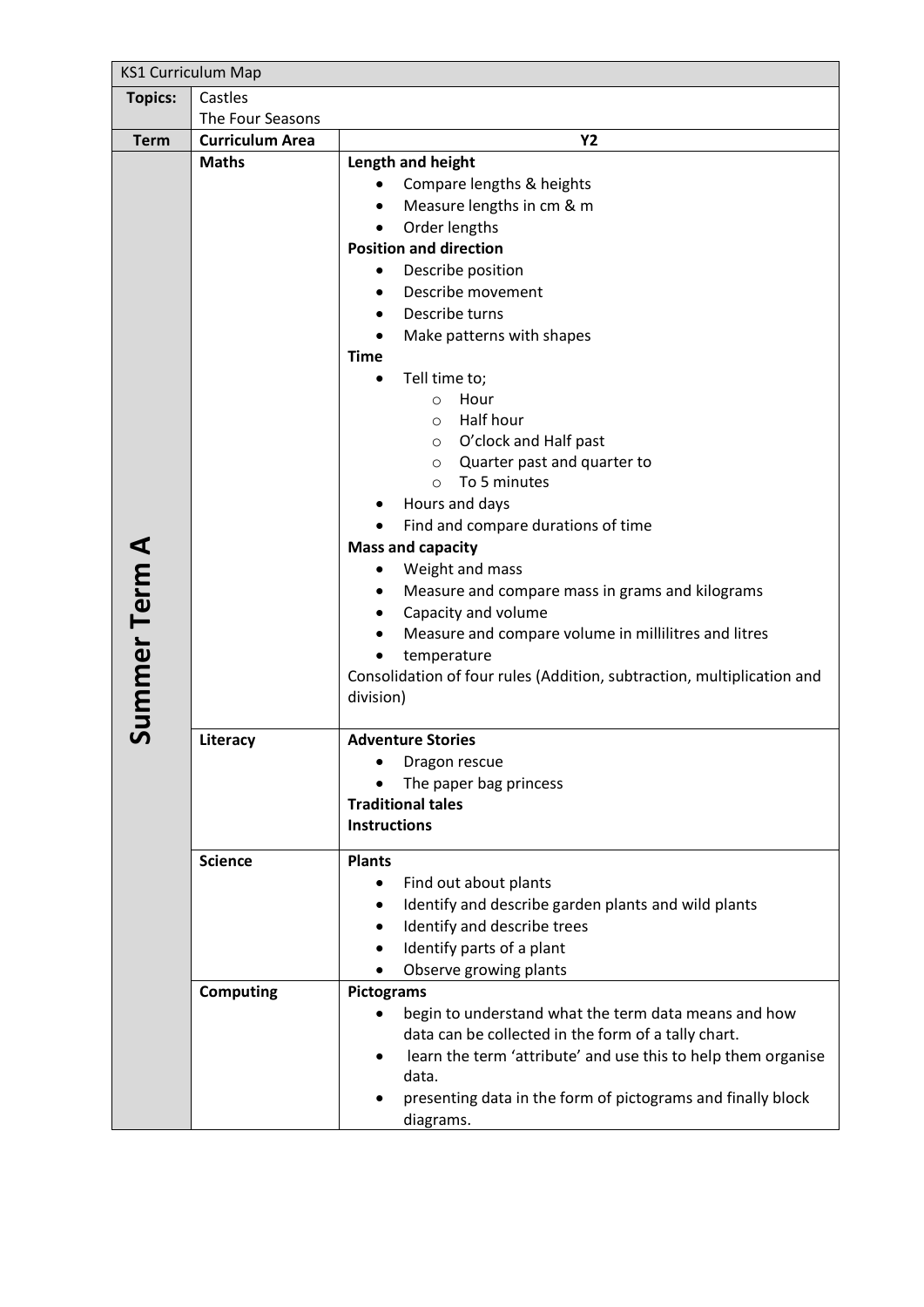|                | use the data presented to answer questions.<br>٠                                                                                                                                               |
|----------------|------------------------------------------------------------------------------------------------------------------------------------------------------------------------------------------------|
| <b>History</b> | <b>Castles</b>                                                                                                                                                                                 |
|                | To learn about the history of medieval castles and the<br>Normans, where castles are built, who lived in castles and<br>the structure of castles                                               |
| Geography      | The four seasons                                                                                                                                                                               |
|                | find out which months of the year belong to which season,<br>٠<br>what the weather is like in spring, summer, autumn and<br>winter<br>what this means for animals, people and the landscape.   |
| <b>RE</b>      | Who is Jewish and how do they live? (Part 2)<br>$\bullet$<br>How should we care for the world & others and why does it<br>matter?                                                              |
| <b>PE</b>      | <b>Athletics</b>                                                                                                                                                                               |
|                | running at different speeds<br>$\bullet$<br>jumping for distance<br>throwing for distance                                                                                                      |
|                | <b>Net and Wall</b>                                                                                                                                                                            |
|                | throwing<br>$\bullet$                                                                                                                                                                          |
|                | catching<br>$\bullet$<br>racket skills                                                                                                                                                         |
|                | ready position<br>$\bullet$                                                                                                                                                                    |
|                | hitting a ball<br>$\bullet$                                                                                                                                                                    |
| Art            | Sculpture and space Content: Andy Goldsworthy sculptures -                                                                                                                                     |
|                | natural materials.                                                                                                                                                                             |
|                | Respond to ideas and starting points.                                                                                                                                                          |
|                | • Explore different methods and materials as ideas develop.                                                                                                                                    |
|                | • Sort and arrange materials.<br>• Include lines and texture                                                                                                                                   |
|                | . Use a combination of shapes. Use rolled up paper, straws, paper,<br>card and clay as materials.                                                                                              |
|                | • Use techniques such as rolling, cutting, moulding and carving.                                                                                                                               |
|                | . Describe the work of notable artists, artisans and designers.                                                                                                                                |
| DT             | . Use some of the ideas of artists studied to create pieces.                                                                                                                                   |
|                | Design a medieval tool.<br>٠<br>Design and make a medieval castle.<br>٠                                                                                                                        |
| <b>Music</b>   | <b>Singing</b>                                                                                                                                                                                 |
|                | To know the meaning of dynamics and tempo                                                                                                                                                      |
| <b>PHSE</b>    | <b>Economic Well-being Financial Capacity</b><br>• understand that we can receive and spend money in many ways<br>• know how to save and look after their money & why we might do<br><b>SO</b> |
|                | • begin to understand the difference between wants and needs and<br>the need for informed choices                                                                                              |
|                | • begin to understand family spending and the impact of choices                                                                                                                                |